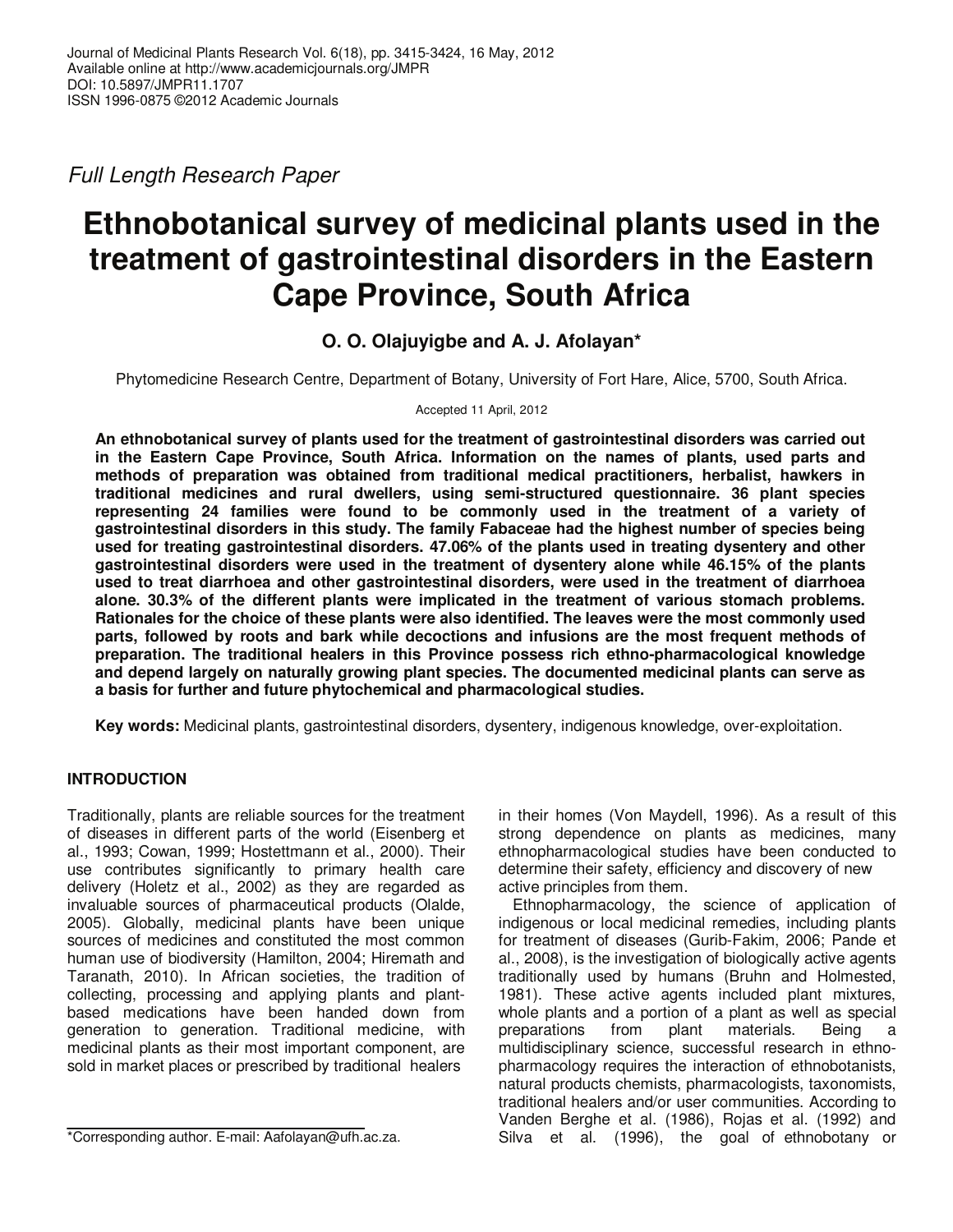ethnopharmacology, therefore, is to utilize the impressive array of knowledge assembled by indigenous peoples about the plant and animal products they have used to maintain health.

Although the use of medicinal plants for subsistence, home remedies, trade and alleviating human suffering (Kunwar et al., 2006) plays important roles in the lives of rural people (Ahmad, 2003), the non-sustainable collection methods have caused threat from harvesting and many valuable medicinal herbs are becoming rare due to their continuous utilization (Swe and Win, 2005) and over-exploitation for commercial purposes (Tabuti et al., 2003; Kamatenesi-Mugisha and Oryem-Origa, 2005). In addition to these endangering effects of human-plant relationships, traditional folk knowledge and folklore information from many different cultures, which are the sum of attitudes, opinions, beliefs and customs handed down from generation to generation in a given society, (Anonymous, 1993) which are important tools in revealing plants with useful medicinal properties (Balandrin et al., 1993), are neither often found in written form, nor organized and structured in ways accessible to science. As a result, this knowledge changes because of indigenous creativity, innovativeness and contact with other knowledge systems. Along with the traditional lifestyles, traditional usage and folk knowledge of plants are disappearing due to copying of westernized lifestyles and economic systems.

Considering a sharp decrease in the biological species all across the globe and the increasing economic values placed on medicinal plants, documentation on ethnobotanical knowledge is a way to understand the use of different plant species to cure various ailments and means to conserve these natural resources. Globally, there is currently a renaissance of ethnobotanical surveys of medicinal plants and the need to screen specific parts of the plants (Paterson and Anderson, 2005; Igoli et al., 2005; Li and Vederas, 2009). Regardless of many ethnobotanical studies on medicinal plant resources in South Africa (Cunningham, 1988; Hutchings, 1989; Hutchings et al., 1996; Mander, 1998; Van Wyk et al., 1997; Van Wyk and Gericke, 2000; Appidi et al., 2008, Olorunnisola et al., 2011) and the world over, a large number of medicinal plants and associated indigenous uses still wait proper documentation (Tabuti et al., 2003). Although Appidi et al. (2008) had earlier reported some plants used in the treatment of diarrhoea, there is a lack of information on plants used in the treatment of gastrointestinal disorder such as dysentery while many plants relevant in treating diarrhoea and other gastrointestinal disorders are inexhaustible. This may be due to the thin line of distinction differentiating these infections especially diarrhea and dysentery. Hence, previous attentions may have been directed towards plants used in treating diarrhea while possibly and unknowingly addressing dysentery simultaneously. This ethnobotanical survey is, however, aimed at identifying

plants and part(s) that are used in the treatment of some gastrointestinal disorders as well as indicating their methods of preparation and rationale for their tradotherapeutic effects in the Eastern Cape Province, South Africa.

#### **MATERIALS AND METHODS**

The study area falls within the latitude  $30^{\circ}00'$  to  $34^{\circ}15'S$  and longitudes  $22^{\circ}45'$  to  $30^{\circ}15'E$ . It is bounded by the sea on the East and the drier Karroo (Semi-desert vegetation) in the West. The elevation ranges from sea-level to approximately 2200 m in the North and the vegetation is veld type, known as the Eastern Cape thorn veld (Acocks, 1975; Masika and Afolayan, 2003). This area consists of many villages which are generally classified as rural and poor with difficulty in distinguishing between gastrointestinal disorders such as diarrhoea and dysentery infections.

Field visits for this study were carried out in May and July, 2011. Information was obtained from rural dwellers, traditional healers, hawkers of medicinal plant preparations and herbalists with the help of a semi-structured questionnaire and the guided field-walk method as described by Martin (1995) and Maundu (1995). The questionnaire was used to interview these individuals while the guided field-walk involved contacting and interviewing individuals recommended by other community members for their knowledge. The information collected included local names, the parts of the plant used and methods of preparation. The information was further validated by common response. The information from at least three or more respondents was considered as common response. Proper scientific identification of the plants and their uses in these communities were reaffirmed from the literature sources containing medicinal plants used in South Africa (Roberts, 1990; Hutchings et al., 1996; Van Wyk et al., 1997; Mander, 1998; Van Wyk and Gericke, 2000).

#### **Intellectual property agreement statement**

Prior to the interviews, the informants were duly informed about the objectives of the research. With verbal agreement that this research shall not be used for commercial purposes but to enlighten and document medicinal plants used for the treatment of gastrointestinal disorder, the interview was granted.

## **RESULTS**

A total of 36 plant species distributed in 24 families were found to be used locally for treating various gastrointestinal disorders including diarrhoea, dysentery, abdominal cramps, gut disturbances, stomach disorders, upset and aches. The families are arranged in alphabetical order. Family names are followed by vernacular names or local names and plant part(s) used and their methods of preparations. The results are summarized in Table 1. The Fabaceae was represented by five plants, followed by Apiaceae, Asphodelaceae, Lamiaceae and Solanaceae (3 species each), Hyacinthaceae (2 species each) while other families (1 species each) were found to be used medicinally by the local communities. Of these plants, 19 (52.78%) different plants were indicated to be used for treating dysentery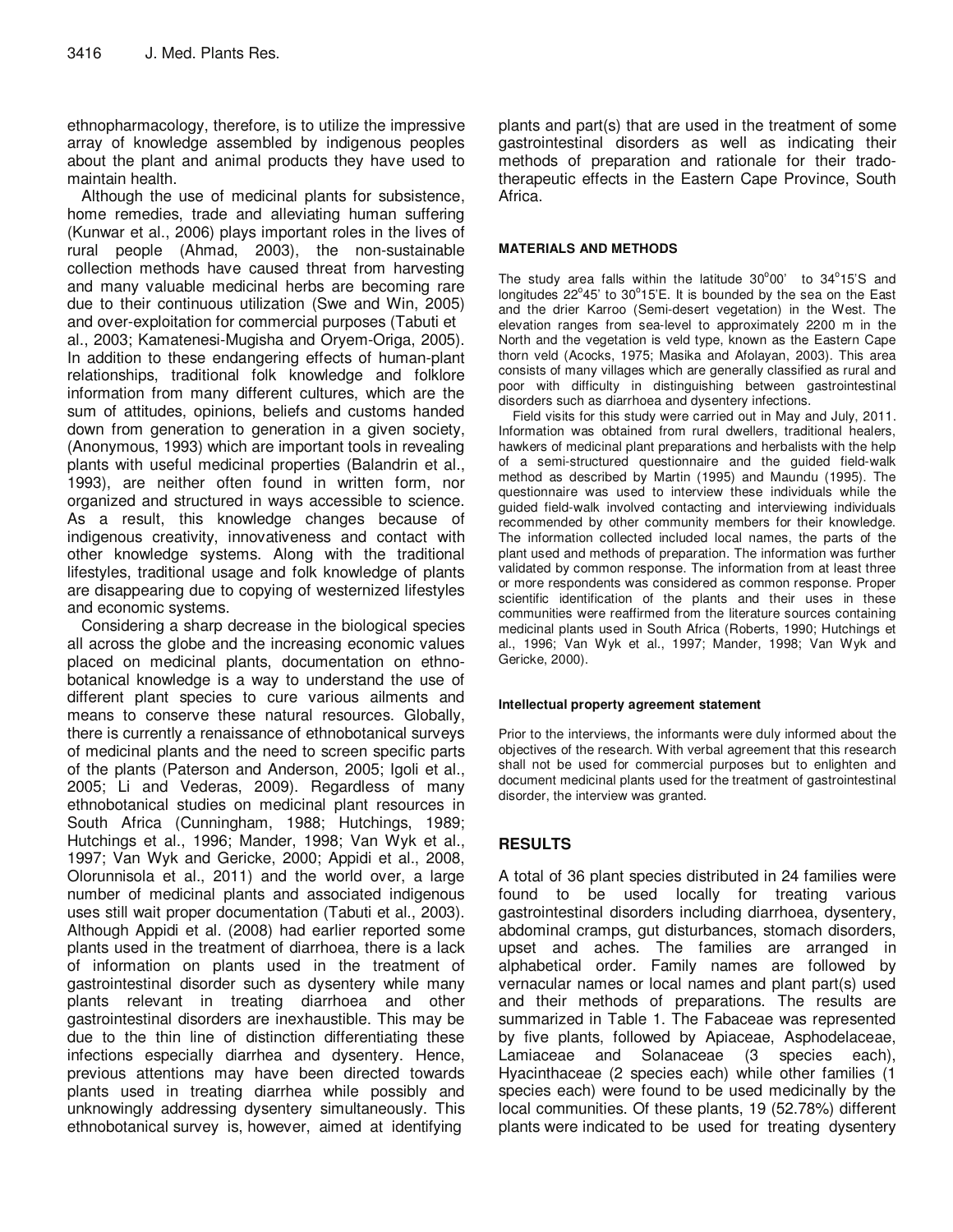**Table 1.** Ethnomedicinal plants used in Eastern Cape, South Africa, for the treatment of gastrointestinal disorders.

| <b>Plant</b>                                                 | Family         | <b>Local name</b>                              | <b>Used part</b>                      | <b>Uses</b>                                      | Preparation                                                     |
|--------------------------------------------------------------|----------------|------------------------------------------------|---------------------------------------|--------------------------------------------------|-----------------------------------------------------------------|
| Acacia mearnsii                                              | Fabaceae       | Idywabasi                                      | Bark and leaves                       | <b>Dysentery</b>                                 | Infusions and concoctions of the bark;<br>decoction of the bark |
| Acacia karroo Hayne                                          | Fabaceae       | Umngampunzi,<br>intlaka,<br>umnga              | bark and<br>Leaves,<br>gum            | diarrhoea<br>Dysentery,<br>and<br>haemorrhage    | Infusions and concoctions<br>of the<br>leaves, bark and gum     |
| Alepidea amatymbica Eckl. and<br>Zeyh.                       | Apiaceae       | Iqwili                                         | Root/rhizome                          | Abdominal cramps                                 | Decoction of the roots                                          |
| Bulbine abyssinica A.Rich., B.                               | Asphodelaceae  | lipulayiti,<br>Iveza<br>utswelana, Uyakayakana | Leaves and roots                      | <b>Dysentery</b>                                 | Decoctions of the leaves and roots                              |
| Brachylaena ilicifolia (Lam.) E.<br>Phillips and Scheweick., | Asteraceae     | Umgqeba                                        | Leaves                                | Diarrhoea                                        | Infusion and decoction of the leaves                            |
| Bulbine latifolia (L.f.) Roem. et<br>Schult.                 | Asphodelaceae  | Ibhucu, ingcelwane                             | Root                                  | Diarrhoea                                        | Decoctions of the root                                          |
| Bulbine asphodeloides Roem.<br>et Schult.                    | Asphodelaceae  | Umthi<br>kanoyayi,<br>Uyakayakane              | Tuber                                 | Diarrhea, dysentery                              | Decoctions of the root/tuber                                    |
| Cussonia spicata Thunb.,                                     | Araliaceae     | umgezisa,<br>intsenge,<br>umsenge,             | Leaves                                | Stomach complaints                               | Infusion                                                        |
| (Burm.f.)<br>Curtisia<br>dentata<br>C.A.Sm., Olea            | Cornaceae      | umLahleni,<br>umGxina,<br>Uzintlwa,            | <b>Bark</b>                           | Stomach ailments                                 | Decoctions of the bark                                          |
| Centella asiatica (Linn.)                                    | Apiaceae       | Inyongwane, iphuzi                             | Roots and leaves                      | Stomach<br>disorders.<br>dysentery and diarrhoea | Infusion, decoction and concoction of<br>the leaves and roots   |
| (Willd.)<br>anisata<br>Clausena<br>Hook.f. ex Benth.         | Rutaceae       | <i>lperepes</i>                                | bark,<br>Root,<br>the<br>fresh leaves | Stomach complaints                               | A decoction of the aromatic leaves or<br>roots                  |
| Cissampelos capensis L.f.,                                   | Menispermaceae | Umayisake                                      | Roots, leaves                         | Stomach<br>upset<br>and<br>diarrhoea             | Infusion                                                        |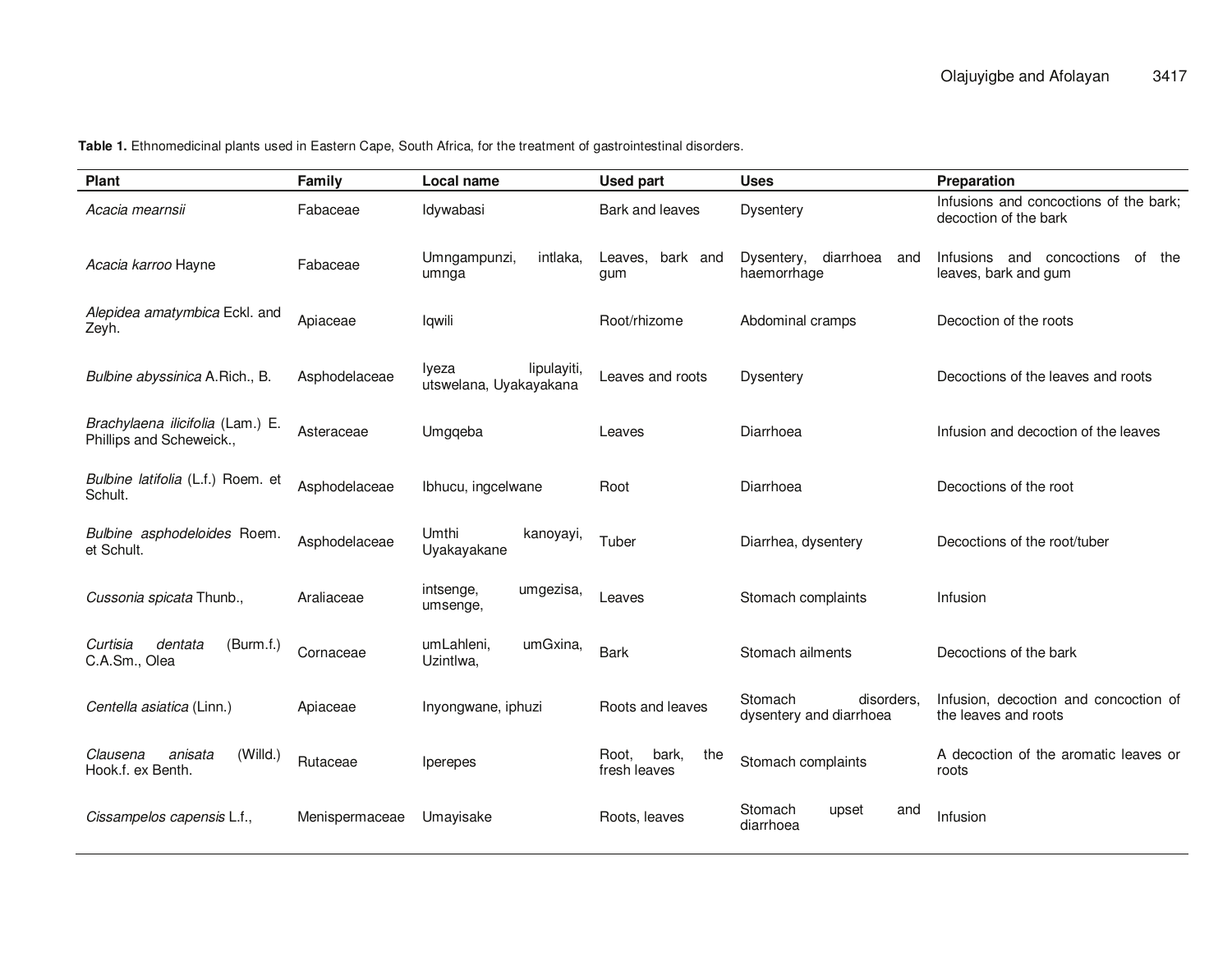## **Table 1. Contd**

| Eucomis autumnalis (Mill.)                                                                                          | Hyacinthaceae                                          | Isithithibala Esimathunzi,                  | <b>Bulbs</b>                                                 | Stomach ache and colic                                                         | Decoctions of the bulb                                                                                      |
|---------------------------------------------------------------------------------------------------------------------|--------------------------------------------------------|---------------------------------------------|--------------------------------------------------------------|--------------------------------------------------------------------------------|-------------------------------------------------------------------------------------------------------------|
| Ekebergia<br>capensis<br>Sparrm.                                                                                    | Meliaceae                                              | umGwenya-<br>uManaye,<br>wezinja            | Bark                                                         | <b>Dysentery</b>                                                               | A decoction of the back                                                                                     |
| Foeniculum vulgare Mill.,<br>Hydnora Africana (Thunb.)<br>Ipomoea crassipes Hook.,<br>Iconotis leonurus (L.) R. Br. | Apiaceae<br>Hydronaceae<br>Convolvulaceae<br>Lamiaceae | Imbambosi<br>Umavumbuka<br>Ubhoqo<br>Imvovo | Leaves and stem<br>Whole plant<br>Whole plant<br>Whole plant | Stomach cramps<br>Diarrhoea, dysentery<br><b>Dysentery</b><br><b>Dysentery</b> | Infusion<br>Infusions and decoctions<br>Infusions and decoctions<br>Infusion, decoction, rectum application |
| Mentha aquatica L.,<br>Mentha longifolia (L). L.                                                                    | Lamiaceae                                              | Inxina,                                     | Leaves                                                       | Stomach aches                                                                  | Infusion                                                                                                    |
| Olea europaea L. subsp.<br>africana (Mill.) P. S. Green                                                             | Oleaceae                                               | Umnquma                                     | Bark,<br>leaves and<br>roots                                 | Diarrhoea                                                                      | Infusions and decoctions of dried leaves,<br>bark and roots.                                                |
| Pelargonium<br>reniforme<br>Curtis                                                                                  | Geraniaceae                                            | Umkumiso,                                   | Root                                                         | <b>Dysentery</b>                                                               | Decoction                                                                                                   |
| lapathifolia (L.)<br>Persicaria<br>Gray                                                                             | Polygonaceae                                           | Idolo lenkonyana                            | Roots and leaves<br>or whole plant                           | Stomach<br>complaints<br>and<br>diarrhoea                                      | Infusion                                                                                                    |
| Plantago lanceolata (L.)                                                                                            | Plantaginaceae                                         | Ubendlela                                   | Leaves                                                       | Diarrhoea, dysentery                                                           | Infusion                                                                                                    |
| Rubia petiolaris DC.                                                                                                | Achanthaceae                                           | Impendulo                                   | Roots, leaves                                                | Stomach<br>problems,<br>haemorrhagic diarrhoea and<br>amoebic dysentery        | Infusion, decoction and concoction                                                                          |
| Sarcophyte<br>sanguinea<br>Sparrm.,                                                                                 | Balanophoraceae                                        | umavumbuka                                  | Whole plant                                                  | Diarrhea, dysentery                                                            | Infusion, Decoction                                                                                         |
| Schotia afra (L.) Thunb.<br>Schotia latifolia Jacq.<br>Schotia brachypetala Sond.                                   | Fabaceae<br>Fabaceae<br>Fabaceae                       | Umgxam,<br>Umgxam<br>Ishimnumyane,          | Bark and root,<br>Bark and root<br>Bark and roots            | Diarrheoa<br>Diarrheoa<br>Dysentery, diarrhoea                                 | Decoction<br>Decoction<br>Decoction                                                                         |
| Strychnos henningsii Gilg,                                                                                          | Loganiaceae                                            | umnonono, umnono,                           | Stem Bark                                                    | Stomach aches                                                                  | Decoctions of the bark and infusions of the<br>leaves                                                       |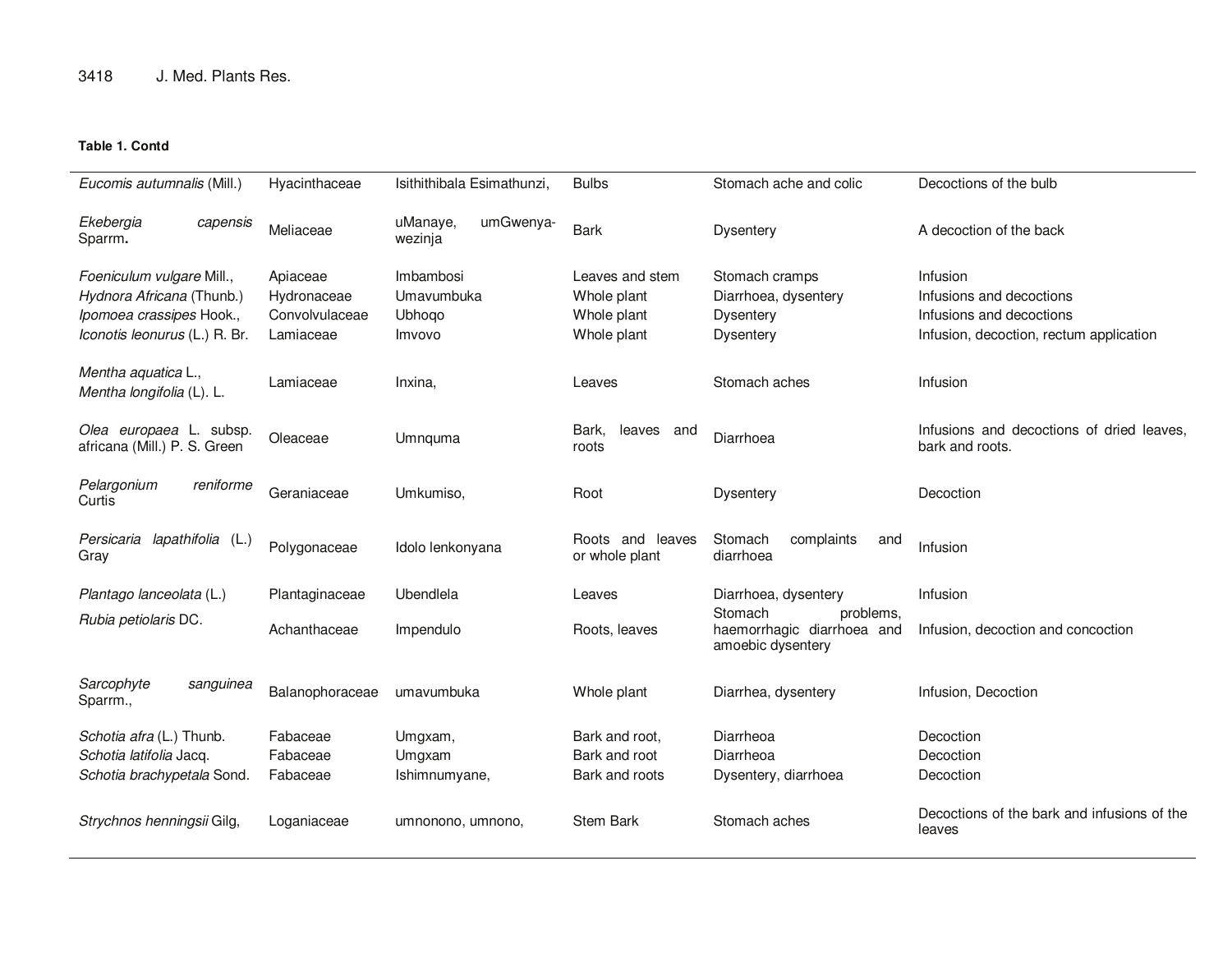#### **Table 1. Contd.**

| Syzygium cordatum Hochst.                                    | Myrtaceae     | Umsu                    | Bark, leaves and roots | Stomach complaints, diarrhoea | Decoction and concoction                                 |
|--------------------------------------------------------------|---------------|-------------------------|------------------------|-------------------------------|----------------------------------------------------------|
| Schizocarphus nervosus (Burch.) Van der<br>Merwe             | Hyacinthaceae | umagaqana,<br>inkwitelu | Roots or rhizomes      | Dysentery                     | Decoction of the roots                                   |
| Solanum<br>Solanum<br>Dun<br>aculeastrum<br>tomentosum L.    | Solanaceae    | Umthuma                 | Root, bark and berries | Dysentery                     | Infusion, decoction and concussion                       |
| Typha capensis (Rohrb.) N.E.Br.,                             | Typhaceae     | ingoboka,<br>ingcongolo | Rhizomes               | Diarrhoea, dysentery          | Decoction of the rhizomes                                |
| Ziziphus<br>Willd.<br>mucronata<br>subsp.<br>mucronata Willd | Rhamnaceae    | Umphafa                 | Bark, leaves and roots | Diarrhoea, Dysentery          | Decoction of the roots:<br>concoction of bark and leaves |

and other gastrointestinal disorders. Of these 19 plants used to treat dysentery and other gastrointestinal disorders, 8 (42.11%) plants were implicated in the treatment of dysentery alone. These plants include Acacia mearnsii, Bulbine lpomoea abyssinica,Ekebergia capensis, crassipes, Iconotis leonurus, Pelargonium reniforme, Schizocarphus nervosus and Solanum aculeastrum. In addition, 14 (38.89%) plants were used to treat diarrhoea along with other gastrointestinal disorders. While six (42.86%) of these plants: Brachylaena ilicifolia, Bulbine latifolia, Cissampelos capensis, Olea europaea, Persicaria lapathifolia and Schotia afra, were implicated in the treatment of diarrhoea alone; eight plants (22.22%): Acacia karroo, Hydnora Africana, Plantago lanceolata, Rubia petiolaris, Sarcophyte sanguine, Schotia brachypetala, Typha capensis and Ziziphus mucronata, were implicated in treating dysentery and diarrhoea as shown in Figure 1. Though *Curtissia dentata* alone was mentioned as being used in the treatment of diarrhoea and stomach complaints, ten (27.78%) different plants were implicated in the treatment of various stomach problems. These plants include Alepidea amatymbica, Cussonia spicata, Centella asiatica, Clausena anisata, C. capensis, Eucomis autumnalis, P. lapathifolia, R. petiolaris, Syzygium cordatum and Strychnos henningsii.

 In different communities, many plants are given different names. Many of these plants, eventually, have more than one local name. These plants are prepared and mostly administered orally in different ways, except Iconotis leonurus having rectum application in addition to its oral administration, in different ways to treat gastrointestinal and its associated disorders. In their preparations for therapeutic purposes, whole plants as well as various parts of each plant species were either used singly or in combined forms. Parts used also depend on the plant under consideration and severity of ailments. Leaves constituted the majority of uses (30.77%), followed by roots

(25%) and bark (21.15%), whole plant (9.62%), rhizomes (5.77%), fruits (3.85%) as well as bulb and tuber (1.92%). The results are shown in Figure 2. Decoctions and infusions are the most frequently used methods of preparation as shown in Figure 3.

### **DISCUSSION**

Over the last century, ethnobotany has evolved into a specific discipline that looks at the people– plant relationship in a multidisciplinary manner such as ecology, economic botany, pharmacology and public health (Balick, 1996). With extensive uses of medicinal plants, numerous drugs have been introduced into the international markets as a result of exploring ethnopharmacology and traditional medicines (Bussmann, 2002) which have expressed different pharmacological actions (Gregory, 2004). Hence, the traditional use of low profile and less known medicinal plants should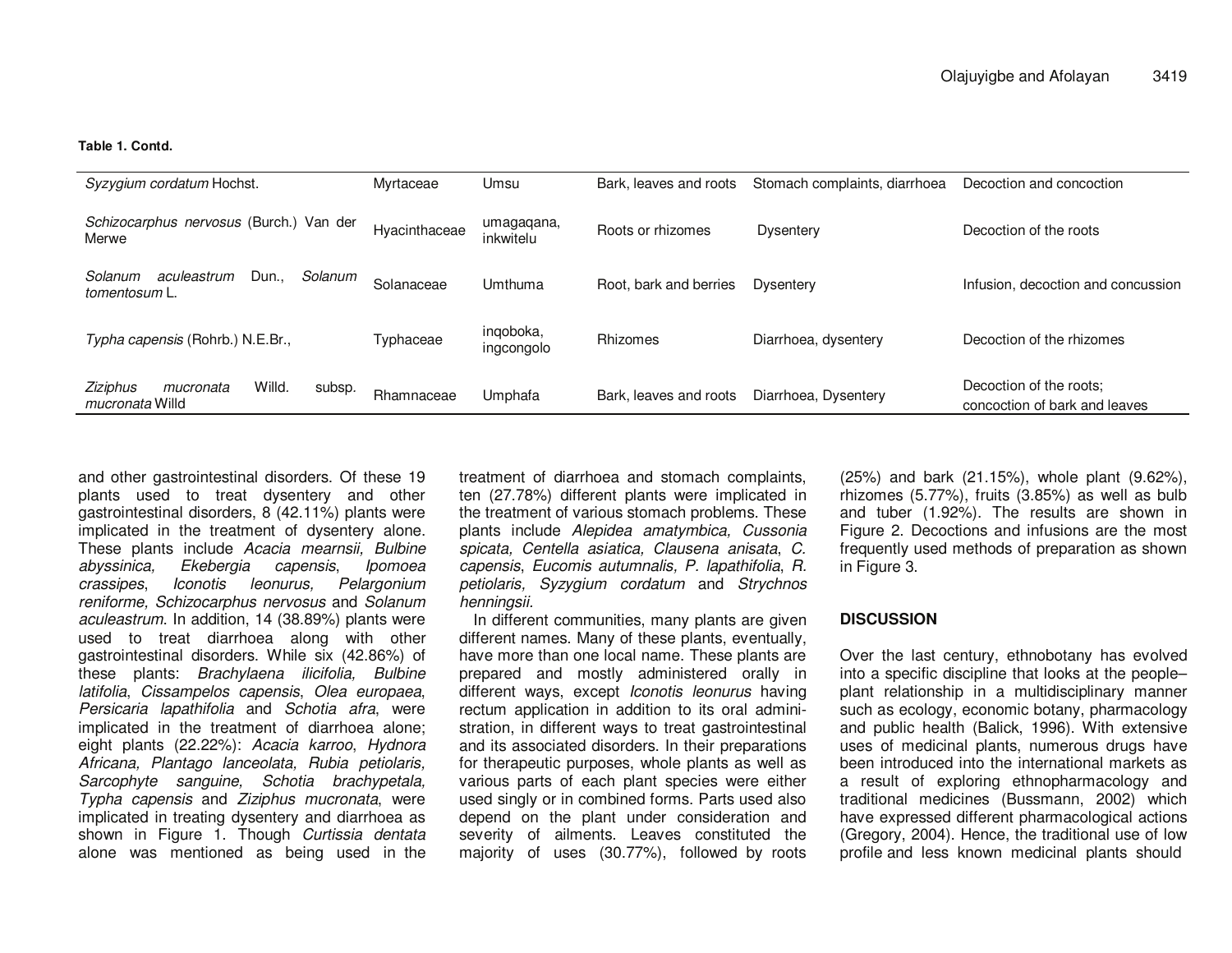

## Gastrointestinal disorder treatment plants

**Figure 1.** Number of plants relevant in treating each gastrointestinal disorder.



**Figure 2.** Frequency of plant parts used for treating gastrointestinal disorders.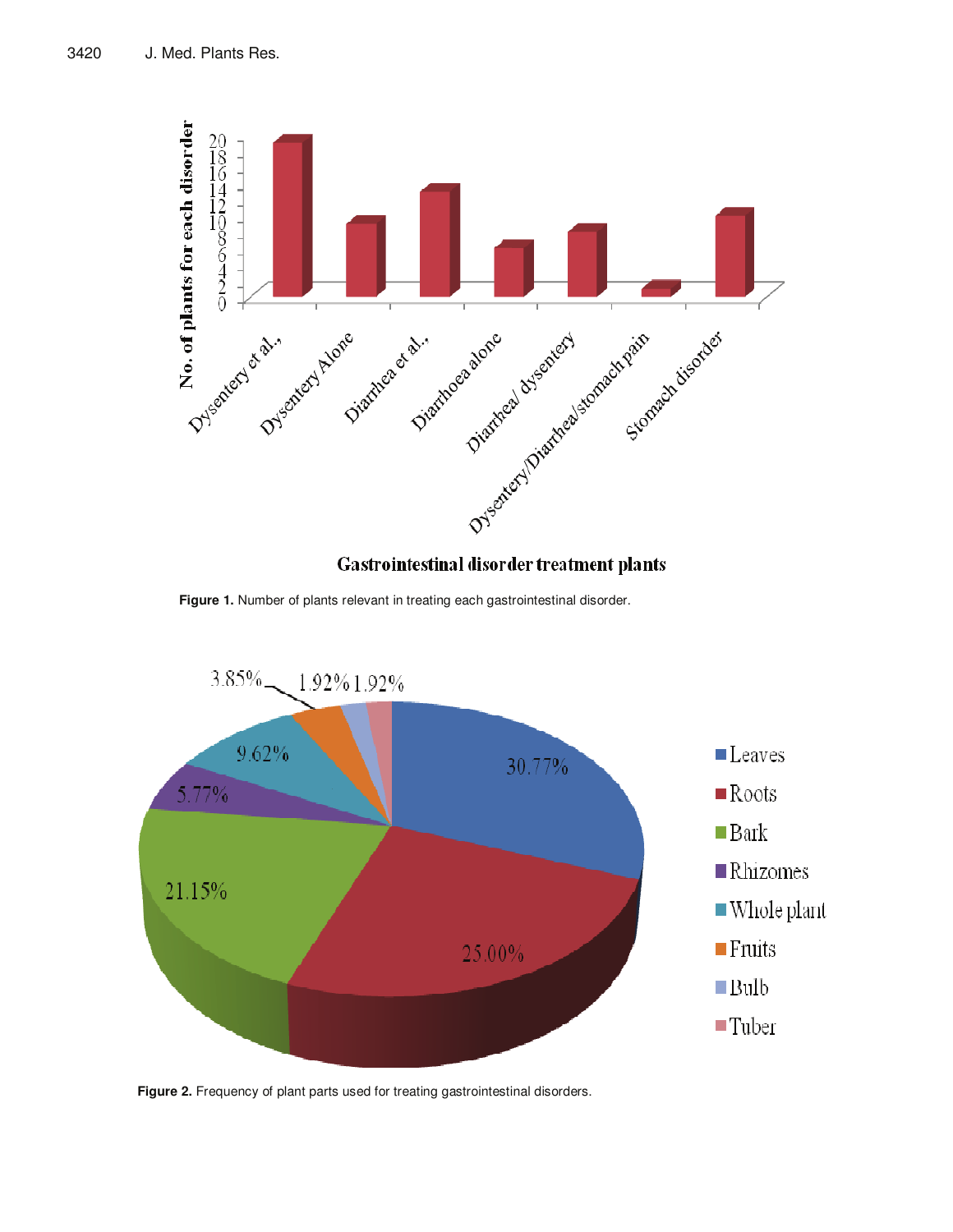

**Figure 3.** Frequency of different preparation methods for treating gastrointestinal disorders.

be documented to disseminate their therapeutic efficacy to pave the way for preparation of acceptable medicine and to reduce the pressure on overexploited species (Kala et al., 2006).

In South Africa, up to 60% of the population consults traditional healers (van Wyk et al., 1997), especially in rural areas where traditional healers are more numerous and accessible than Western health-care providers. The traditional healer are found within a short distance and are familiar with the patient's culture while the environment and the costs associated with treatments are negligible (Rinne, 2001). While the loss of valuable medicinal plants due to population pressure, agricultural expansion and deforestation have been widely reported (Abebe, 2001; Berhan and Dessie, 2002), documenting indigenous knowledge becomes essential to preserve the traditional knowledge and valuable information passed verbally from generation to generation and can be lost whenever a traditional medical practitioner passes without conveying his knowledge about traditional medicinal plants.

In this study, the number of indicated medicinal plants and their potential applications in the treatment of gastrointestinal disorders reflect the rich ethnomedicinal

knowledge in the Eastern Cape. Here, traditional medicine remains the main resource of phytotherapy for a large majority of the people. The wide spread use of the various plants could be attributed to cultural acceptability, efficacy, physical accessibility and economic affordability as well as playing a major role in the treatment of gastrointestinal disorders in comparison to modern medicine. Based on the difficulty in distinguishing between diarrhoea and dysentery by the local people, many of the plants have been used in treating either of these infections unknowingly, thereby, indirectly showing their multipurpose efficacies. For instance, 38.89% of the plants mentioned are used for diarrhoea and other gastrointestinal disorders while 52.78% were indicated as being used against dysentery and other gastrointestinal disorders. While 22.22% of these plants are used in treating dysentery and diarrhoea, 27.78% are used in the treatment of various stomach problems. There are overlaps in plants used in treating both infections. Plants used in treating different stomach problems are not an exemption. In addition to earlier report of Appidi et al. (2008), B. ilicifolia, C. capensis, P. lapathifolia and S. afra have been used in the treatment of diarrhoea locally. The prevalence of the use of leaves for the preparation of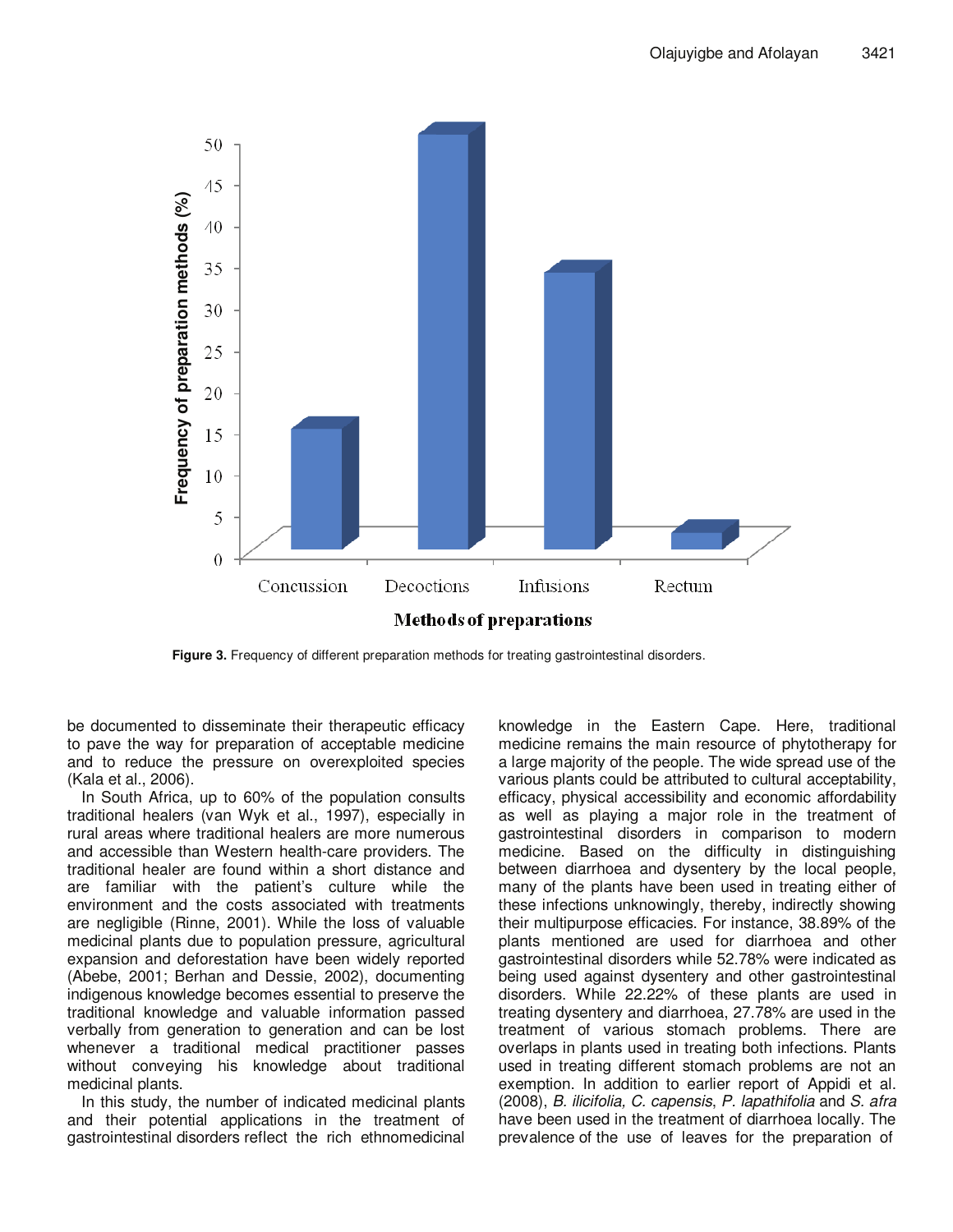traditional herbal remedies as shown in this study corresponds with earlier reports in other studies (Brinkhaus et al., 2000; Yineger and Yewhalaw, 2007; Pradhan and Badola, 2008; Zainol et al., 2008). While the use of more than one plant or plants' parts in herbal preparations could be attributed to the additive or synergistic effect that extracts from the different plants are thought to have during treatment (Bussman and Sharon, 2006), Gessler et al. (1994) indicated that the use of concoctions suggests that the traditional medicines may only be active in combination due to the synergistic effects of several compounds that are acting singly. On the contrary, the use of bark, roots or uprooting the whole plant of a given species could be destructive means of obtaining the herbal remedies. These unfavorable extraction methods will eventually contribute to the loss of the forest trees.

Though the methods of preparing these medicinal plants vary, decoction and infusion methods are highly reputed and valued by traditional healers in Southern African native population for its curative and palliative effects in the treatments of diseases generally (Watt and Breyer-Brandwyk, 1962; Hutchings, 1996) while active compounds in preparations taken anally are more effectively re-absorbed by the mucus membranes of the rectum (Van Wyk and Wink, 2004). Decoction of a part or combination of different parts could be more effective as more active phytochemicals are likely to be extracted by boiling. In agreement with Nanyingi et al. (2008) and Bekalo et al. (2009), there is a lack of standardization and quality control in orally administered traditional medicine. Against these parameters, oral dosages are estimated using lids, spoons, cups, pinches and handfuls while most preparations are often prescribed through estimation in term of a full, half or one-fourth of a cup, depending on the age, physical condition of the patient being treated, severity and type of infection.

In addition, without scientific proofs from the traditional healers and local people, the rationales for the choice of some of these plants have been attributed to include some inherent properties of these plants. These attributes included being purgative, anti-dysenteric, anodyne, anti-inflammatory, carminative, demulcent, diaphoretic, emollient, styptic or astringent, refrigerant, stomachic, tonic and vasodilator. Usher (1984) and Koide et al. (1998) reported that the folk use of A. mearnsii (Fabaceae), Mentha aquatic (Lamiaceae), P. lanceolata (Plantaginaceae), P. lapathifolia (Polygonaceae), R. petiolaris (Achanthaceae), S. sanguine (Balanophoraceae), S. afra (Fabaceae) and S. latifolia (Fabaceae) as anti-dysenterics was due to their tannin content imparting astringent activity which helps to recuperate from diarrhoea and dysentery. Plants containing tannins are astringent, able to draw together or constrict body tissues and are effective in stopping the flow of blood or other secretions. Tannins strengthen veins by repairing the connective tissues surrounding veins and decrease capillary fragility. They are also known

as antimicrobial (Cowan, 1999) and triterpenoids are beneficial for inflammation (Cipak et al., 2006). The antiinflammatory activities may be due to the presence of alkaloids, flavonoids and saponins present in these plants like every other plants (Wong et al., 1992; Ono, 1994; Kerber, 1999; Fernanda et al., 2002; Fawole et al., 2009). The refrigerant, purgative and vasodilatory activities of these plants substantiate their ability to cause the blood to stop flowing and clog the arteries and veins as well as removing enough "heat" from the system (Littlewood, 1988; Lans, 2006).

## **Conclusion**

Traditional knowledge of medicinal plants and their uses by indigenous cultures are not only useful for conservation of cultural traditions and biodiversity but also for community healthcare and drug development in the present and future. In this study, 36 plant species consisting of 24 families were used as ethnomedicines for gastrointestinal disorders in the Eastern Cape, South Africa. These plants treated diarrhoea, dysentery and various stomach problems. Reasons for the choice of these plants, plants' parts used and methods of preparations were indicated. Since traditional healers harvest roots and barks of some of these medicinal plants, there is need to educate them about the looming danger of wiping out some of the plant species if overexploited. Further investigation of ethnopharmacology is worthwhile to affirm their antimicrobial activities against bacteria in diarrhoea and dysentery, isolate the plants' active chemical compounds, and decipher their modes of action.

## **ACKNOWLEDGEMENT**

The authors are grateful to the National Research Foundation (NRF) of South Africa for supporting this research.

## **REFERENCES**

- Abebe D (2001). Biodiversity conservation of medicinal plants: Problem and prospects. In Conservation and sustainable use of medicinal plants in Ethiopia Proceeding of The National Workshop on Biodiversity Conservation and Sustainable Use of Medicinal Plants in Ethiopia Edited by: Zewdu M, Demissie A. Addis Ababa: IBCR, 198- 203.
- Acocks JPH (1975). Veld Types of South Africa, Memoirs of Botanical Survey of South Africa Bot. Res. Inst., Dep. Agric. Water Suppl., Pretoria, p. 57.
- Ahmad M (2003). Ethnobotanical and taxonomic studies of economically important plants of Tehsil Attock. M. Phil. Thesis, Quaid-e-Azam Univ., Islamabad Pak., pp. 205-207.
- Anonymous (1993). Guidelines for the Conservation of Medicinal Plants. IUCN. WHO & WWF, Gland, Switzerland.
- Appidi JR, Greirson DS, Afolayan AJ (2008). Ethnobotanical study of plants used for the treatment of diarrhoea in the Eastern Cape, South Africa. Pak. J. Biol. Sci., 11(15): 1961-1963.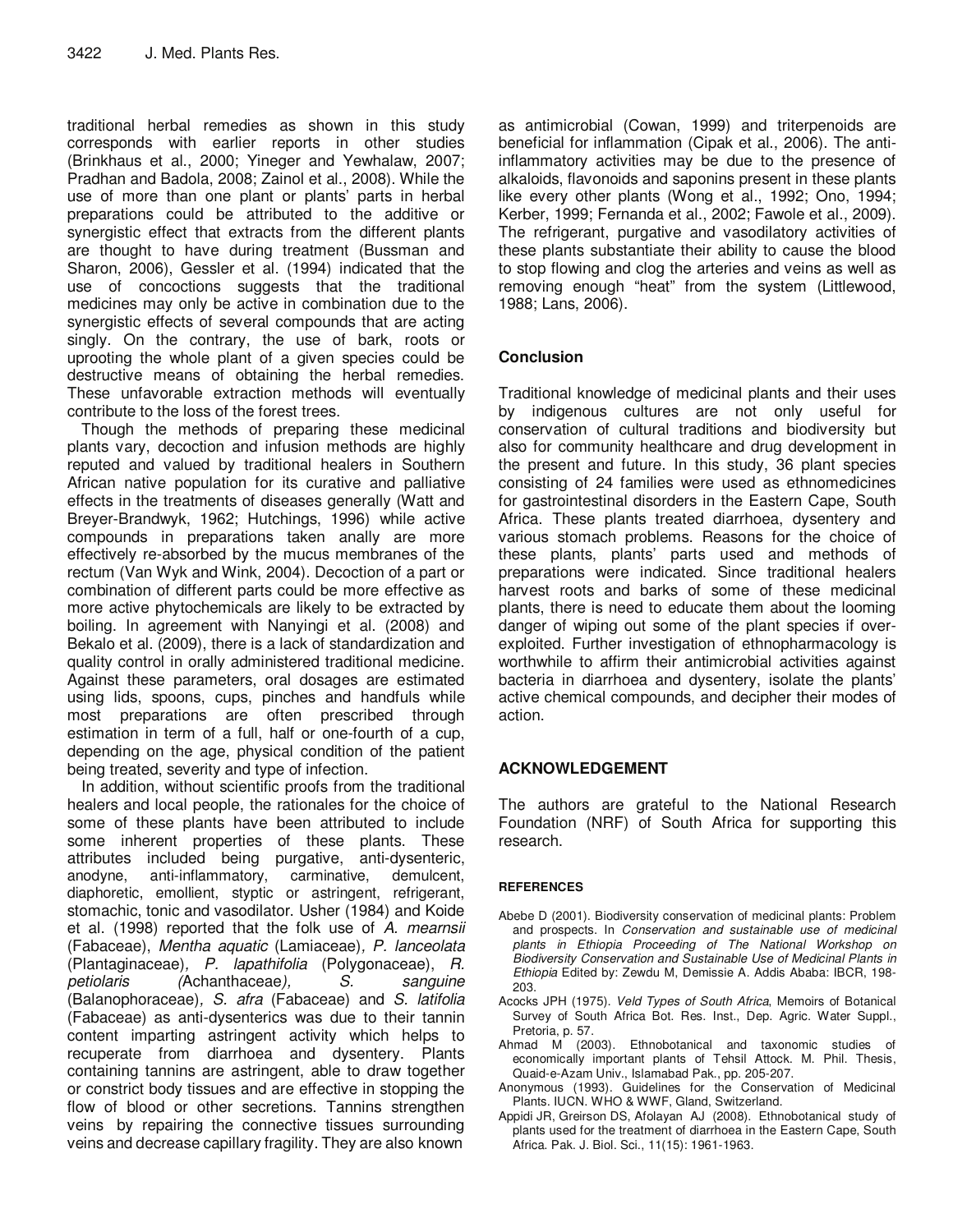- Balandrin MF, Kinghorn AD, Farnsworth NR (1993). Plant-Derived Natural Products in Drug Discovery and Development. In: Kinghorn, A.D., Balandrin, M.F. (Eds.), Human Medicinal Agents from Plants, ACS Symposium series 534. Am. Chem. Soc. D.C., pp. 2–12.
- Balick MJ (1996). Annals of the Missouri botanical garden. Missouri Bot. Garden, 4: 57-65.
- Bekalo TH, Woodmatas SD, Woldemariam ZA (2009). An ethnobotanical study of medicinal plants used by local people in the lowlands of Konta Special Woreda, southern nations, nationalities and peoples regional state, Ethiopia. J. Ethnobiol. Ethnomed., 5: 26.
- Berhan G, Dessie S (2002). Medicinal Plants in Bonga Forest and Their Uses. In Biodiversity Newsletter I Addis Ababa, IBCR, 9-10.
- Brinkhaus B, Lindner M, Schuppan D, Hahn EG (2000). Chemical, pharmacological and clinical profile of the East Asian medical plant Centella asiatica. Phytomedicine, 7: 427-428.
- Bruhn JG, Holmestedt B (1981) Ethnopharmacology, objectives, principles and perspectives. In: Beal JL, Reihnard E (eds). Nat. Prod. Med. Agents, Verlag, Stuttgart, pp. 405-430.
- Bussman RW, Sharon D (2006). Traditional medicinal plant use in Northern Peru: tracking two thousand years of healing culture. J. Ethnobiol. Ethnomed., 2: 47.
- Bussmann RW (2002). Ethnobotany and biodiversity conservation. in Modern Trends in Applied TerrestrialEcology, pp. 345-362
- Cipak L, Grausova L, Miadokova E, Novotny L, Rauko P (2006). Dual activity of triterpenoids. Arch. Toxicol., 80: 429-435.
- Cowan MM (1999). Plant products as antimicrobial agents. Clin. Microbiol. Rev., 12: 564-582.
- Cunningham AB (1988). An Investigation of the Herbal Medicine Trade in Natal/KwaZulu. Investigational Report No. 29. Institute of Natural Resources, Scottsville, South Africa.
- Eisenberg DM, Kessler RC, Foster C, Norlock FE, Calkins DR, Delbanco TL (1993). Unconventional medicine in the United States: Prevalence, costs and patterns of use. The New Engl. J. Med. (NEJM), 328: 246-252.
- Fawole OA, Ndhlala AR, Amoo SO, Finnie JF, van Staden J (2009). Anti-inflammatory and phytochemical properties of twelve medicinal plants used for treating gastro-intestinal ailments in South Africa. J. Ethnopharmacol., 123(2): 237-243.
- Fernanda LB, Victor AK, Amelia TH, Elisabetsky E (2002). Analgesic properties of Umbellatine fromPsychotria umbellata. Pharm. Biol., 44: 54-56.
- Gessler MC, Nkunya MHH, Mwasumbi LB, Heinrich M, Tanner M (1994). Screening Tanzanian medicinal plants for antimalarial activity. Acta Trop., 56: 65–77.
- Gregory J (2004). Herbal medicine, Modern Pharmacology with clinical applications. 6<sup>th</sup> Edn., Lippincott Williams and Wilkins, Philadelphia, pp. 785-796.
- Gurib-Fakim A (2006). Medicinal plants: Traditions of yesterday and drugs of tomorrow. Mol. Aspects Med., 27: 1-93.
- Hamilton AC (2004). Medicinal plants, conservation and livelihoods. Biodiver. Conserv., 13: 1477-1517.
- Hiremath VT, Taranath TC (2010). Traditional phytotherapy for snake bites by tribes of Chitradurga District, Karnataka, India. Ethnobot. Leafl., 14: 120-25.
- Holetz FB, Pessini GL, Sanches NR, Cortez DAG, Nakamura CV, Dias FBP (2002). Screening of some plants used in the Brazilian folk medicine for the treatment of infectious diseases. Mem. Inst. Oswaldo Cruz, 97: 1027-1031.
- Hostettmann K, Marston A, Ndojoko K, Wolfender J (2000). The potential of Africa Plants as a source of drug. Curr. Org. Chem., 4: 973-1010.
- Hutchings A, Scott AH, Lewis G, Cunningham A (1996). Zulu Medicinal Plants: An Inventory. Univ. Natal Press, Pietermaritzburg.
- Hutchings A (1996). Zulu Medicinal Plants, Natal University Press, Pietermaritzburg. ISBN-0-86980-893-1.
- Hutchings A (1989). A survey and analysis of traditional medicinal plants as used by the Zulu, Xhosa and Sotho. Bothalia, 19: 111–123.
- Igoli JO, Ogaji OG, Igoli NP, Tor-Anyiin TA (2005). Traditional medicinal practices among the Igede people of Nigeria (part II). Afr. J. Trad. Compl. Alt. Med., 2: 134–152.
- Kala CP, Dhyani PP, Sajwan BS (2006). Developing the medicinal plants sector in Northern India: challenges and opportunities. J.

Ethnobiol. Ethnomed., 2: 32.

- Kamatenesi-Mugisha M, Oryem-Origa H (2005). Traditional herbal remedies used in the management of sexual impotence and erectile dysfunction in western Uganda. Afr. Health Sci., 5(1): 40–49.
- Kerber VA (1999). Analysis of alkaloids in Psychotria brachiceras Mull. Arg. And Psychotria umbellate Vell., And the establishment and characterization of the cellule culture of P. umbellata Vell. Ph.D. Thesis, Course of Post - Graduate em Pharmaceutical Sciences. Federal University of Rio Grande do Sul.
- Koide T, Nose M, Inoue M, Ogihara Y, Yabu Y, Ohta N (1998). Trypanocidal effects of gallic acid and related compounds. Planta Med., 64(1): 27-30.
- Kunwar RM, Nepal BK, Kshhetri HB, Rai SK, Bussmann RW (2006). Ethnomedicine in Himalaya: a case study from Dolpa, Humla, Jumla and Mustang districts of Nepal. J. Ethnobiol. Ethnomed., 2: 27.
- Lans C (2006). Creole remedies of Trinidad and Tobago book selfpublished on Lulu.com
- Li JWH, Vederas JC (2009). Drug discovery and natural products: end of an era or an endless frontier? Science, 325: 161–165.
- Littlewood R (1988). From vice to madness: the semantics of naturalistic and personalistic understandings in Trinidadian local medicine. Soc. Sci. Med., 27(2): 129-148.
- Mander M (1998). Marketing of indigenous medicinal plants in South Africa. In: A Case Study in Kwa-Zulu Natal. Food and Agriculture Organization of the United Nations, Rome.
- Martin GJ (1995). Ethnobotany: a 'People and Plants' Conservation Manual, Chapman and Hall, London, pp. 268.
- Masika PJ, Afolayan AJ (2003). An ethnobotanical study of plants used for the treatment of livestock diseases in the Eastern Cape Province, South Africa. Pharm. Biol., 41: 16-21.
- Maundu P (1995). Methodology for collecting and sharing indigenous knowledge: a case study. Indig. Knowl. Dev. Monitor., 3: 3-5.
- Nanyingi MO, Mbaria JM, Lanyasunya AL, Wagate CG, Koros KB, Kaburia HF, Munenge RW, Ogara WO (2008). Ethnopharmacological survey of Samburu district, Kenya. J. Ethnobiol. Ethnomed., 4: 14.
- Olalde RJA (2005). The systemic theory of living systems and relevance to CAM. Part I: The theory. Evid. Based Comp. Alt. Med., 2: 13–18.
- Olorunnisola OS, Bradley G, Afolayan AJ (2011). Ethnobotanical information on plants used for the management of cardiovascular diseases in Nkonkobe Municipality, South Africa. J. Med. Plants Res., 5(17): 4256-4260.
- Ono M (1994). Inflammation Inhibitors Containing Cepharanoline or Berbamine Patent-Japan Kokai Tokkyo Koho-06 211; 661.
- Pradhan BK, Badola HK (2008). Ethnomedicinal plant use by Lepcha tribe of Dzongu valley, bordering Khangchendzonga Biosphere Reserve, in North Sikkim, India. J. Ethnobiol. Ethnomed., 4: 22.
- Pande VV, Shastri KV, Khadse CD, Tedade AR, Tankar AN, Jain BB (2008). Assessment of indigenous knowledge of medicinal plants from Vidarbha region of Maharashtra. Int. J. Green Pharm., 2(2): 69- 71.
- Paterson I, Anderson EA (2005). The renaissance of natural products as drug candidates. Science, 310: 451–453.
- Rinne E (2001). Water and Healing Experiences from the Traditional Healers in Ile-Ife, Nigeria. Nordic J. Afr. Stud., 10: 41-65
- Roberts M (1990). Indigenous Healing Herbs, Southern Book Publishers, South Africa, pp. 1–285.
- Rojas A, Hernandez L, Rogeho PM, Mata R (1992). Screening for antimicrobial activity of crude drug extracts and pure natural products from Mexican medicinal plants. J. Ethnopharmacol., 35: 127-149.
- Silva O, Duarte A, Cabrita J, Pimentel M, Diniz A, Gomes E (1996). Antimicrobial activity of Guinea-Bissau traditional remedies. J. Ethnopharmacol., 59: 55–59.
- Swe T, Win S (2005). Herbal gardens and cultivation of medicinal plants in Myanmar regional consultation on development of traditional medicine in the South East Asia region, department of Traditional Medicine, Ministry of Health, Myanmar, Pyongyang, DPR Korea, 22- 24 June 2005, World Health Organization (Regional office for South-East Asia).
- Tabuti JRS, Dhillion SS, Lye KA (2003). Traditional medicine in Bulamogi county, Uganda: its practitioners, users and viability. J. Ethnopharmacol., 85: 119–129.
- Usher G (1984). Acacia catechu Willd (Catechu, Dark catechu). A